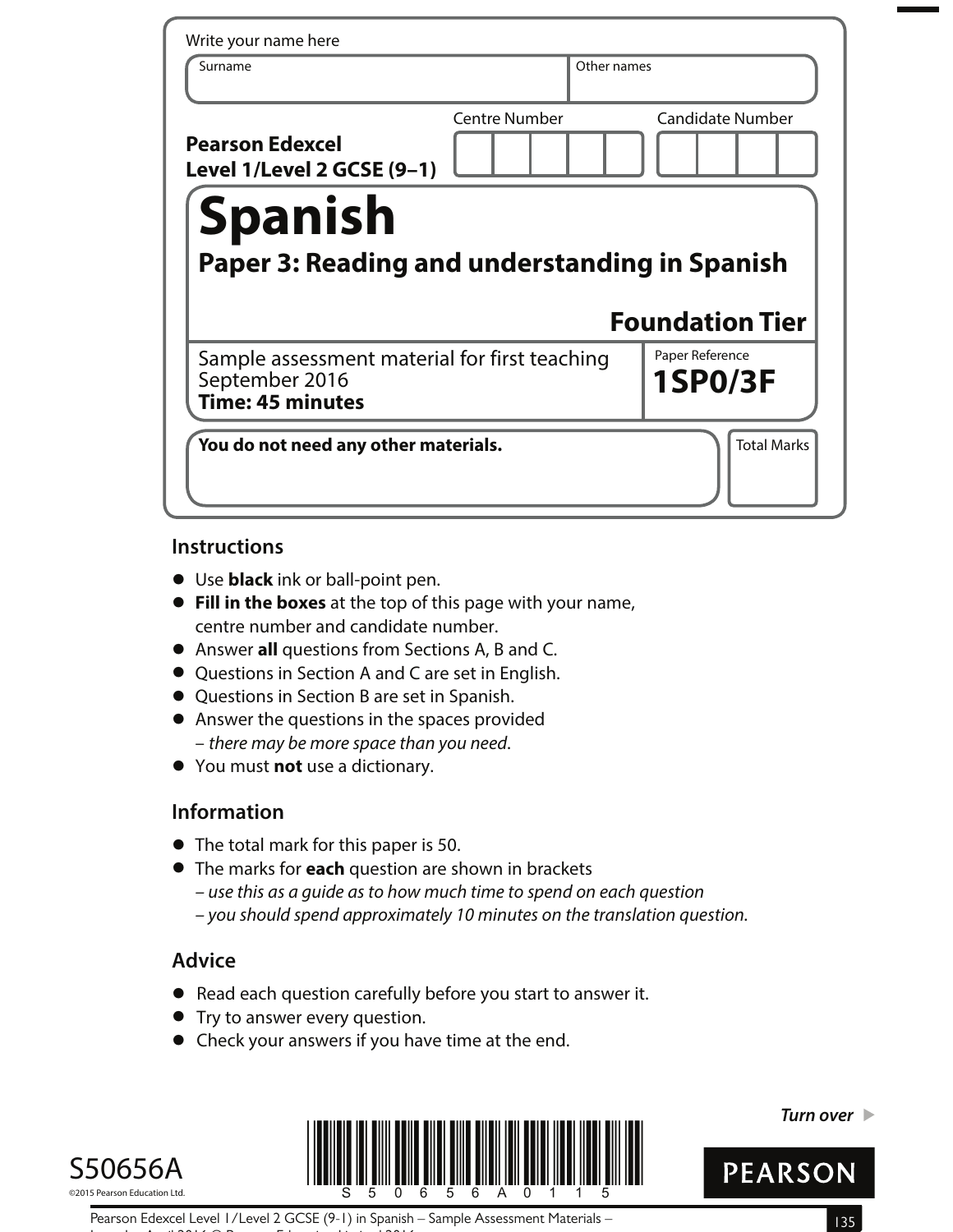#### **SECTION A**

#### **Answer ALL questions. Write your answers in the spaces provided.**

### Some questions must be answered with a cross in a box  $\boxtimes$ . If you change your mind about an answer, put a line through the box  $\boxtimes$  and then mark your new answer with a cross  $\boxtimes$ .

#### **School subjects**

**1** Read the opinions about school subjects on a website forum.

| Isabel: Me encanta estudiar los eventos en el pasado pero, para mí, no<br>es fácil aprender el vocabulario y la gramática. |
|----------------------------------------------------------------------------------------------------------------------------|
| Paco: Me gusta dibujar y pintar. Soy muy creativo. No me gusta hacer<br>experimentos en clase, es aburrido.                |
| Jorge: Es interesante saber cómo funcionan los ordenadores y es<br>divertido trabajar con números.                         |
| Marta: Soy muy deportista y me interesa estudiar los países diferentes<br>y el medio ambiente.                             |

| a)  |  |
|-----|--|
| (b) |  |
|     |  |

- 
- (d) …………………………………….……… likes art. **(1)** (e) …………………………………….……… finds languages difficult.
- **(1)** (f) …………………………………….……… likes geography.
	- **(1)**

**(1)**

**(1)**

**(1)**

# **(Total for Question 1 = 6 marks)**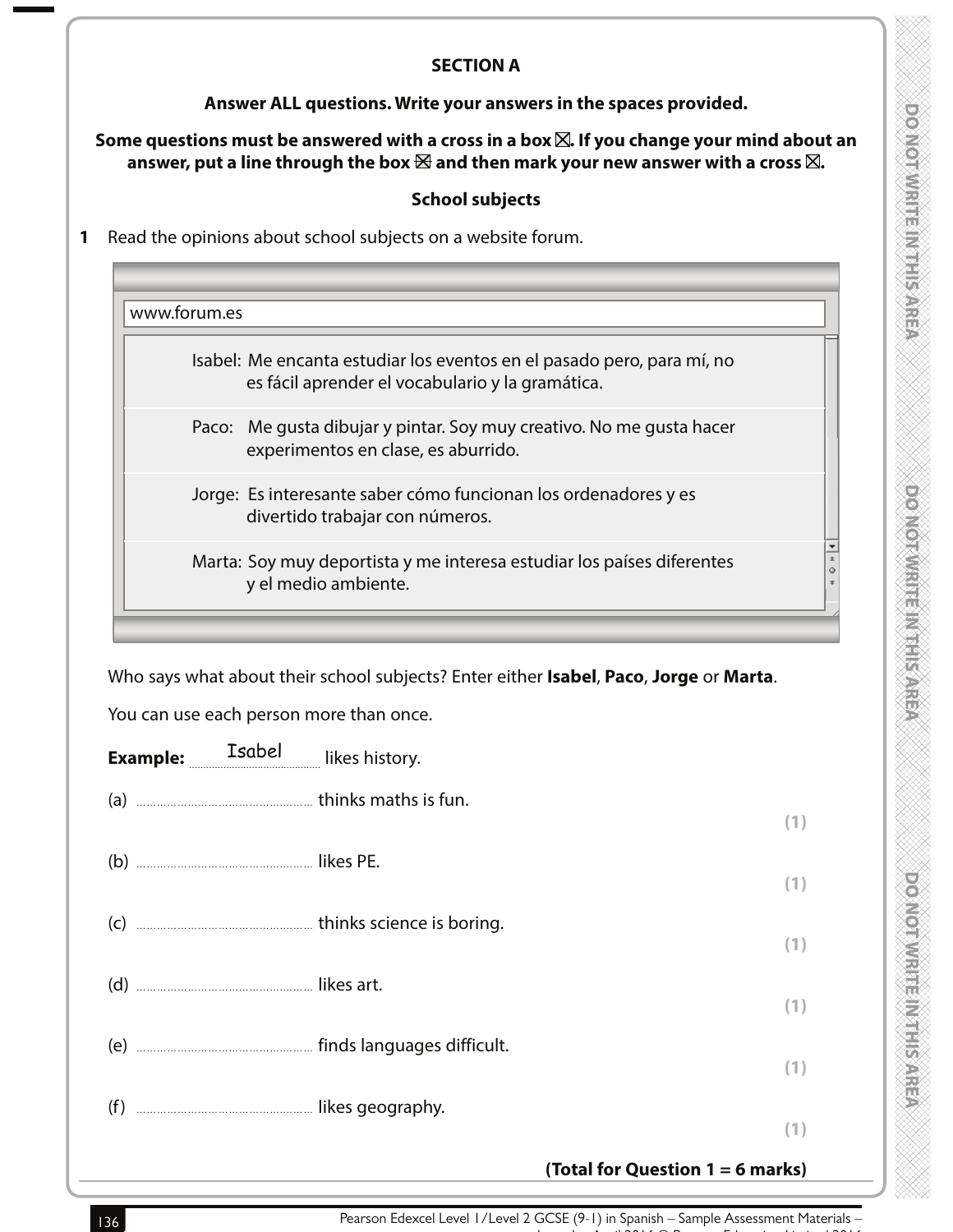#### **2** Read Irene's note below.

# **Por la mañana**

A la cafetería antes de comprar el billete de tren para ir a visitar a Carmen. Luego llevar los libros a la biblioteca.

# **Por la tarde**

Ir al médico, comprar pan y fruta para la fiesta de Miguel el sábado. Comprar entradas para la película esta noche y un sello para enviar la tarjeta a Rosa.

 Complete the gap in each sentence using a word from the box below. There are more words than gaps.

| train station                                                       | bank        | cinema | chemist         | <del>cafeteria</del>             | petrol station |
|---------------------------------------------------------------------|-------------|--------|-----------------|----------------------------------|----------------|
| hairdresser's                                                       | supermarket |        | library theatre | doctor's                         | post office    |
| <b>Example:</b> Before buying her ticket Irene goes to the          |             |        | cafeteria       |                                  |                |
|                                                                     |             |        |                 |                                  |                |
|                                                                     |             |        |                 |                                  | (1)            |
|                                                                     |             |        |                 |                                  | (1)            |
| (c) To prepare for the party on Saturday she will need to go to the |             |        |                 |                                  |                |
|                                                                     |             |        |                 |                                  | (1)            |
|                                                                     |             |        |                 |                                  | (1)            |
|                                                                     |             |        |                 |                                  |                |
|                                                                     |             |        |                 |                                  | (1)            |
|                                                                     |             |        |                 | (Total for Question 2 = 5 marks) |                |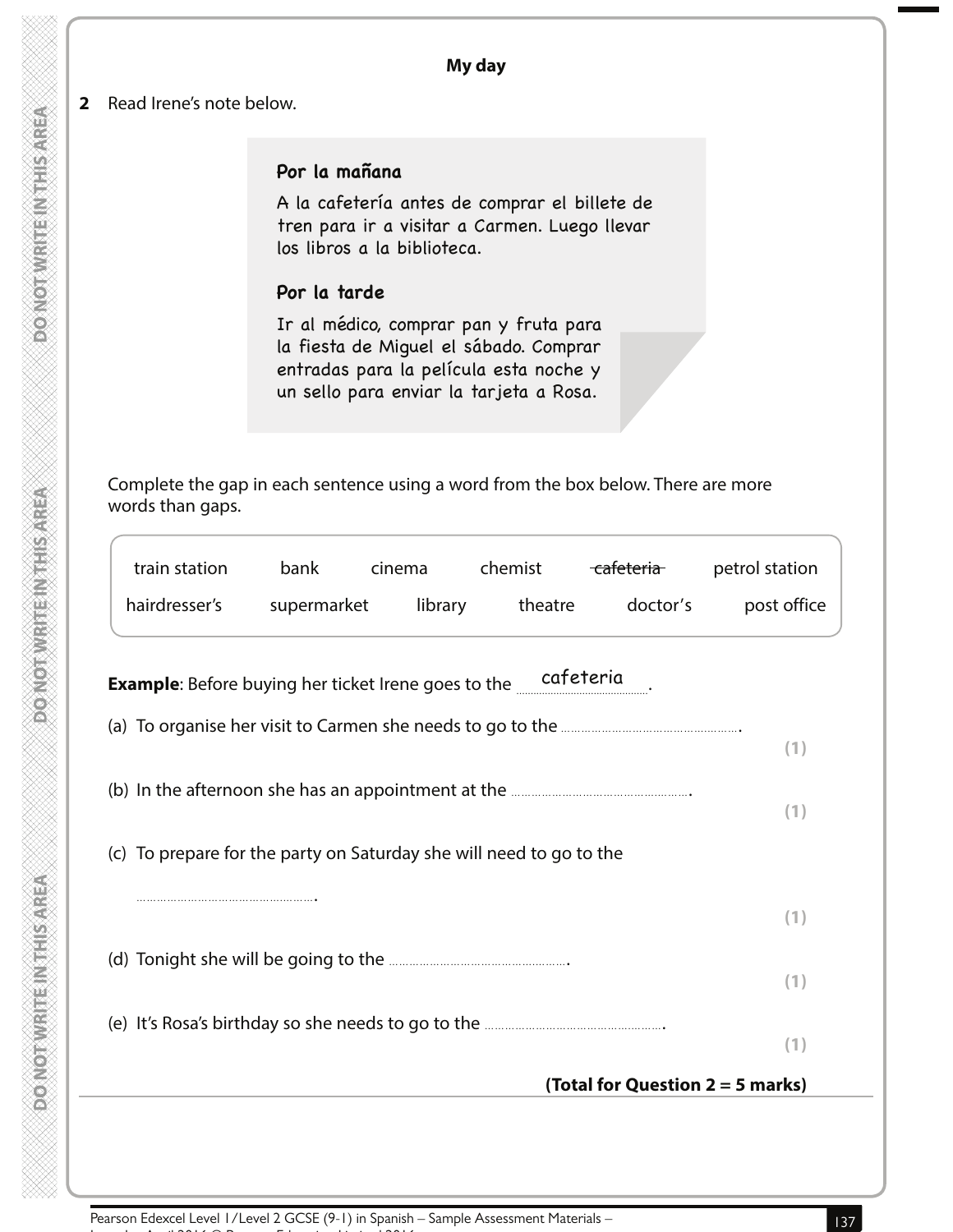| <b>El Cortijo hotel</b>                                                                                                                                                                                                                                                                                                                                                            |  |  |  |  |  |
|------------------------------------------------------------------------------------------------------------------------------------------------------------------------------------------------------------------------------------------------------------------------------------------------------------------------------------------------------------------------------------|--|--|--|--|--|
| (a) Read this advertisement in the Cádiz tourism magazine.                                                                                                                                                                                                                                                                                                                         |  |  |  |  |  |
| El Cortijo es un hotel cómodo en Chipiona, Cádiz. Durante sus vacaciones usted puede<br>probar comida típica en nuestro restaurante y hacer todo tipo de deportes acuáticos.<br>También puede visitar fácilmente las atracciones turísticas incluyendo la famosa<br>y antigua iglesia. La zona céntrica está a solamente diez minutos a pie o puede tomar<br>un taxi o un autobús. |  |  |  |  |  |
| Answer the following questions in English. You do not need to write in full sentences.                                                                                                                                                                                                                                                                                             |  |  |  |  |  |
| (i) What is the hotel in Chipiona like?<br>(1)                                                                                                                                                                                                                                                                                                                                     |  |  |  |  |  |
| (ii) What type of sports can you do there?<br>(1)                                                                                                                                                                                                                                                                                                                                  |  |  |  |  |  |
| (iii) What particular attraction can you visit in the town?<br>(1)                                                                                                                                                                                                                                                                                                                 |  |  |  |  |  |
| (b) The advertisement continues.                                                                                                                                                                                                                                                                                                                                                   |  |  |  |  |  |
| Este año es nuestro quinto cumpleaños y para celebrarlo tenemos una oferta especial<br>para asociaciones deportivas.<br>Por 169 euros pueden pasar dos noches disfrutando de todas nuestras instalaciones,<br>incluso nuestra piscina climatizada, y hay una cena especial en la última noche.                                                                                     |  |  |  |  |  |
| (i) What is the hotel celebrating this year?<br>(1)                                                                                                                                                                                                                                                                                                                                |  |  |  |  |  |
| (ii) Which meal is included in the 169 euro offer?<br>(1)                                                                                                                                                                                                                                                                                                                          |  |  |  |  |  |
| (Total for Question $3 = 5$ marks)                                                                                                                                                                                                                                                                                                                                                 |  |  |  |  |  |

**138** Pearson Edexcel Level 1/Level 2 GCSE (9-1) in Spanish – Sample Assessment Materials –

Issue 1 – April 2016 © Pearson Education Limited 2016

powerwith the Williams

DO NOT MERITE IN THIS AREA

**DOMOTHER WEBSTERS**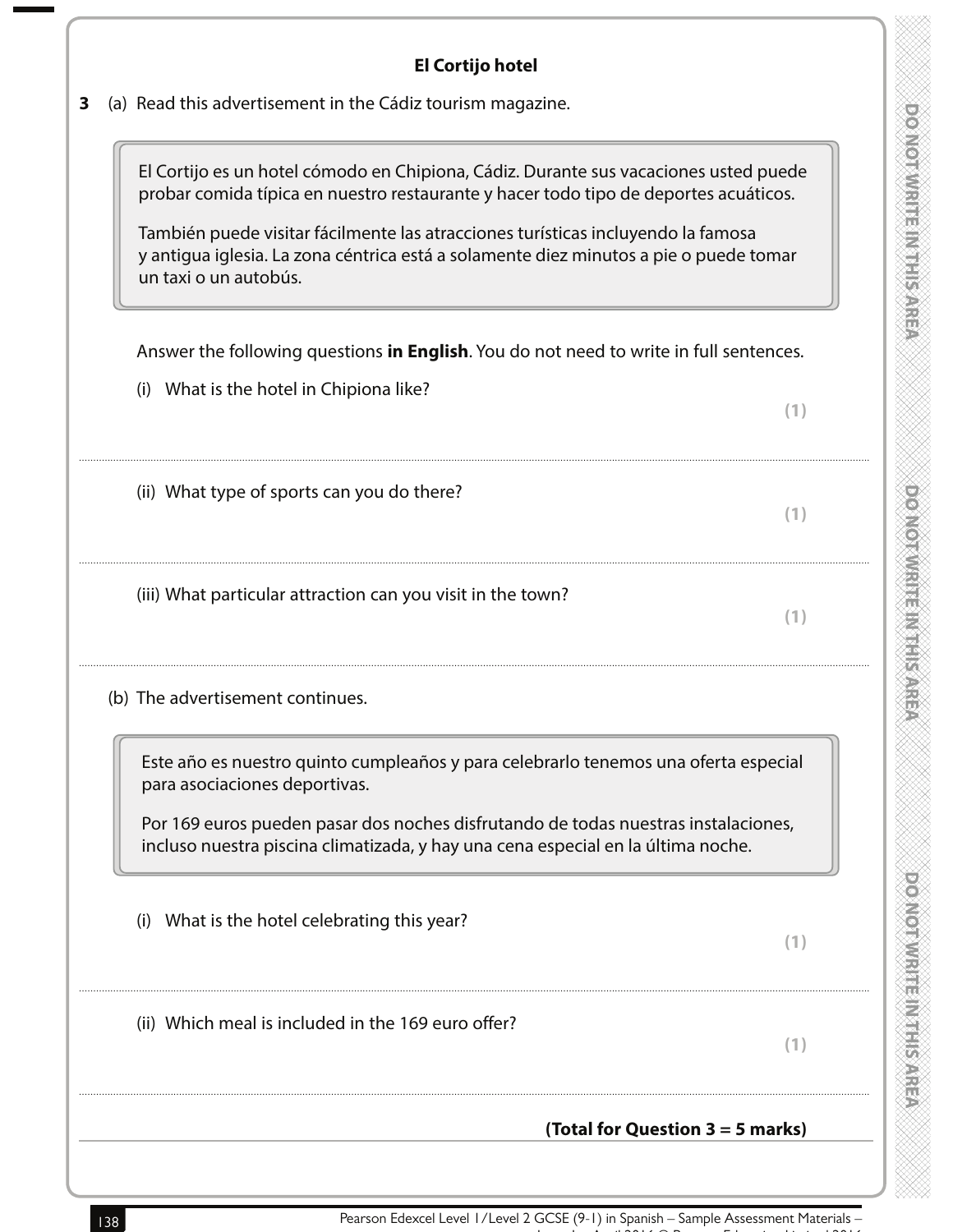#### **BLANK PAGE**

# **QUESTION 4 BEGINS ON THE NEXT PAGE.**

**DOONOTWRITENTHIS AREA** 

**PONOTWRITE INTHISAREA** 

**DONOTWRITEINTHIS AREA**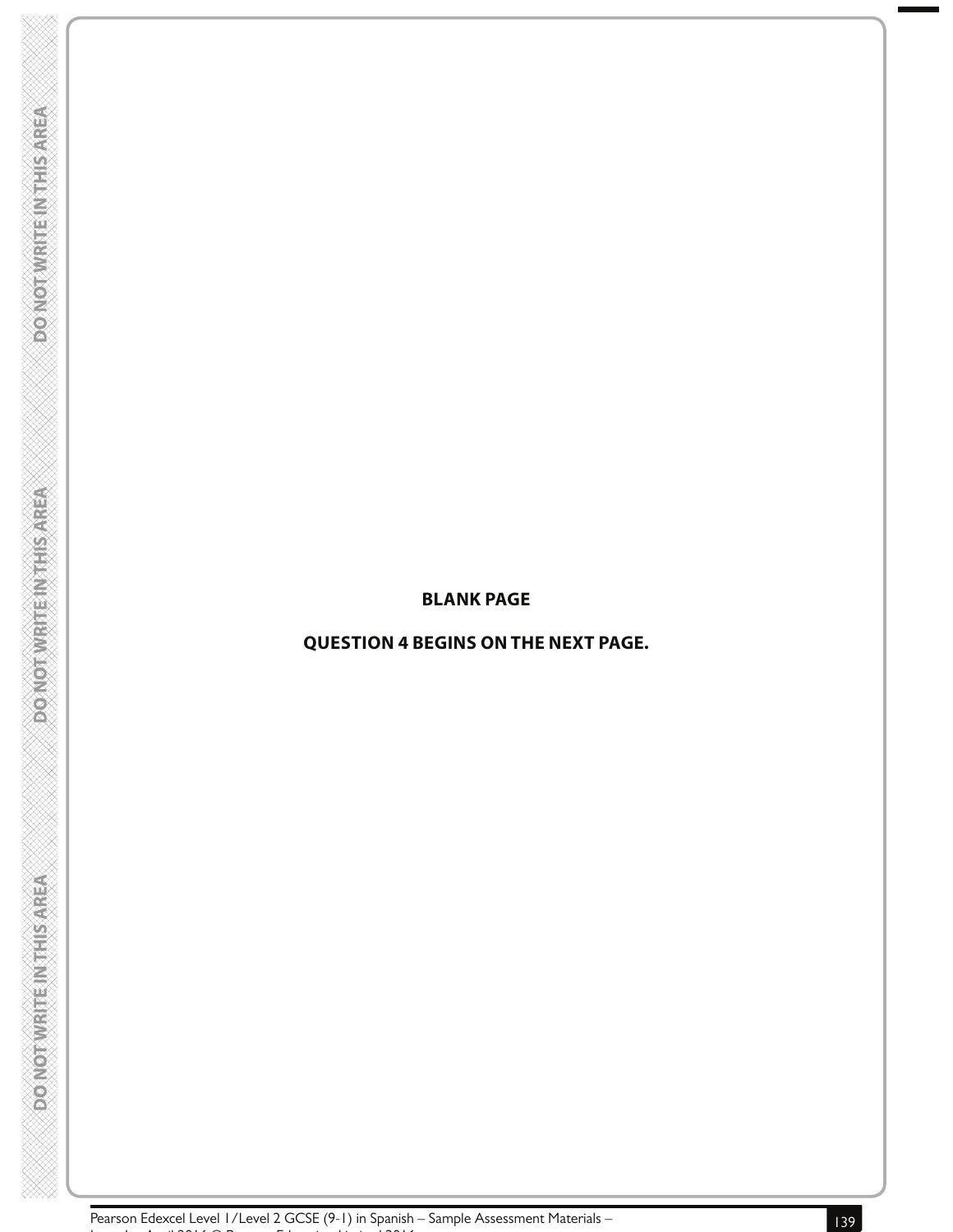# **ONORWEIGHT CONTROL**

#### **Como agua para chocolate by Laura Esquivel**

**4** Read the extract from the text.

 A young girl called Tita is with her sisters and their mother Mamá Elena on their ranch in Mexico.

> En el rancho la preparación del chorizo es una actividad importante. Mamá Elena, Tita y sus hermanas, todas están allí. Están preparando el chorizo por la tarde en la mesa del comedor y están hablando. Finalmente, Mamá Elena dice:

—Ahora terminamos.

Primero limpian la mesa y después hacen las otras labores.

Una de estas tardes, Tita está muy nerviosa y dice que Pedro Muzquiz quiere venir a la casa para hablar con Mamá Elena.

—Y ¿ qué quiere?—dice Mamá Elena. Luego continúa:

—Es importante decirle al señor que no puede casarse contigo, Tita. Sabes muy bien que no puedes tener marido porque eres la menor de las hijas. Tienes que cuidarme toda mi vida.

Put a cross  $\boxtimes$  in the correct box.

**Example:** At the beginning the women are...

|  | $\blacksquare$   <b>A</b> eating food      |
|--|--------------------------------------------|
|  | $\boxtimes$   <b>B</b> making food         |
|  | $\blacksquare$ <b>C</b> talking about food |
|  | $\Box$ <b>D</b> collecting food            |

(i) The activity takes place…

|                | $\mathbb{N}$   <b>A</b> at lunchtime |
|----------------|--------------------------------------|
|                | $\Box$ <b>B</b> at midday            |
|                | $\Box$ <b>C</b> in the morning       |
| $\mathbb{N}$ 1 | <b>D</b> in the afternoon            |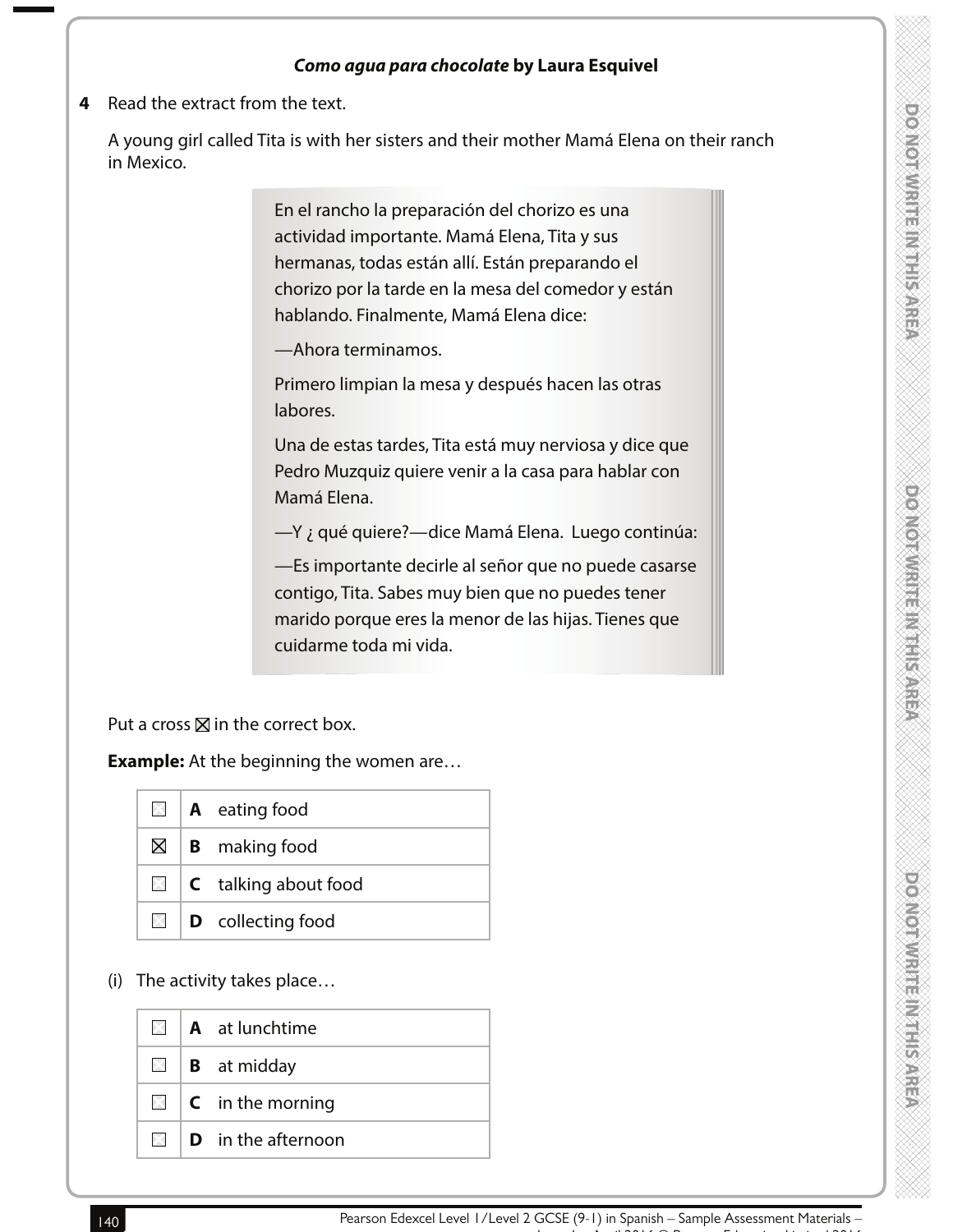#### (ii) The women are…

**DOMOTHULLING TAREA** 

**PONOTWEITEINTHIS AREA** 

| $\times$ 1  | <b>A</b> in the kitchen                    |
|-------------|--------------------------------------------|
|             | $\mathbb{Z}$   <b>B</b> in the living room |
|             | $\Box$ <b>C</b> In the dining room         |
| $\boxtimes$ | $\mathbf D$ in the garden                  |

(iii) The person who decides it is time to stop is…

|  | $\blacksquare$   A Mamá Elena    |
|--|----------------------------------|
|  | $\blacksquare$ <b>B</b> a sister |
|  | $\Box$   C Tita                  |
|  | $\blacksquare$   <b>D</b> Pedro  |

(iv) When she says that Pedro would like to visit the house Tita is…

|  | $\blacksquare$   <b>A</b> anxious |
|--|-----------------------------------|
|  | $\Box$ <b>B</b> unhappy           |
|  | $\Box$ $\Box$ excited             |
|  | $\Box$   <b>D</b> happy           |

(v) Being the youngest it is Tita's duty to…

|  | $\Box$   <b>A</b> do the cooking                    |
|--|-----------------------------------------------------|
|  | $\Box$ <b>B</b> get married                         |
|  | $\boxtimes$ $\blacksquare$ LC look after her mother |
|  | $\boxtimes$ $\blacksquare$ D clean the house        |

# **(Total for Question 4 = 5 marks)**

Issue 1 – April 2016 © Pearson Education Limited 2016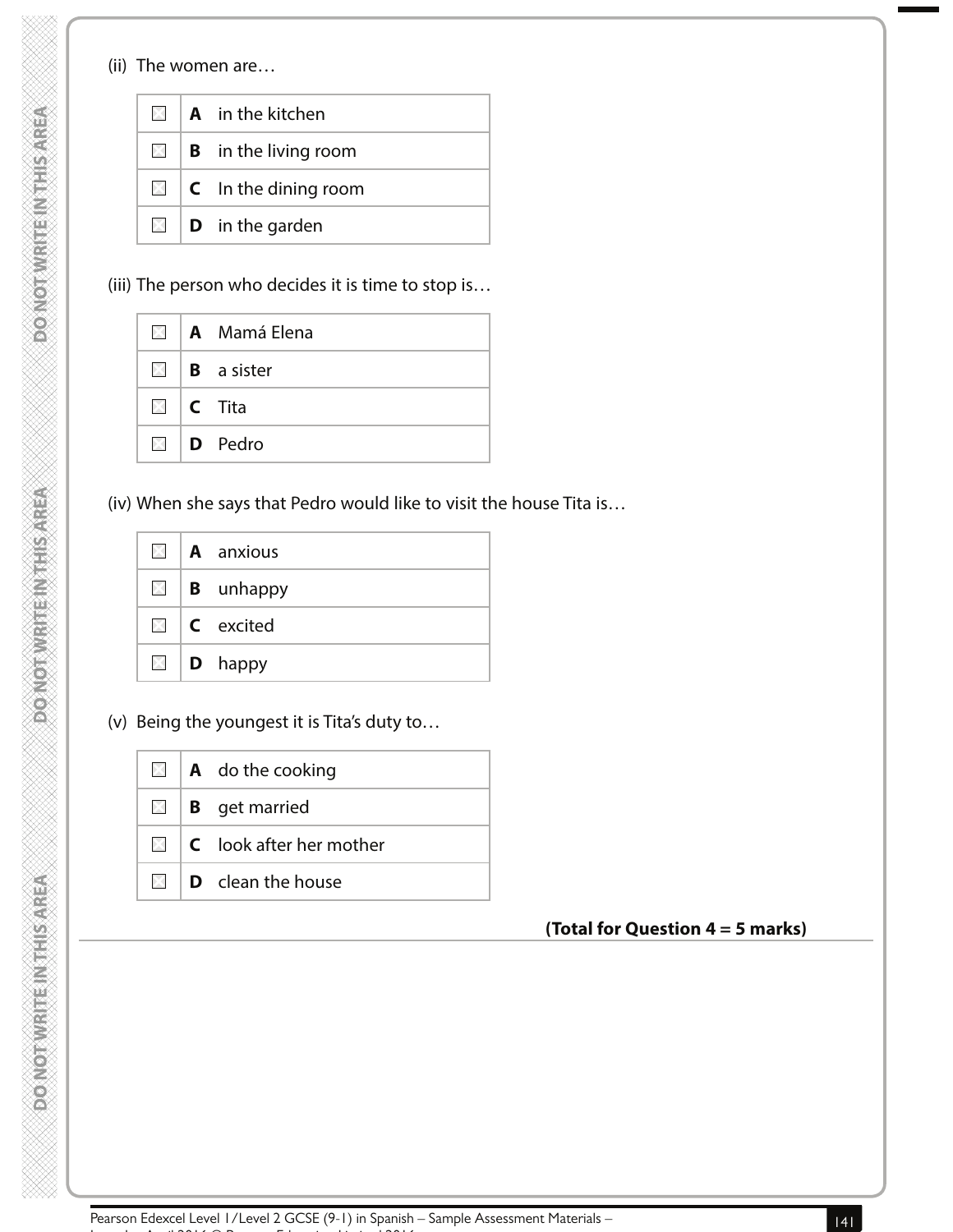| 5. | <b>Work</b><br>Read the article below.                                                                                                                                                                                                                                                                                                              |                                    |
|----|-----------------------------------------------------------------------------------------------------------------------------------------------------------------------------------------------------------------------------------------------------------------------------------------------------------------------------------------------------|------------------------------------|
|    |                                                                                                                                                                                                                                                                                                                                                     |                                    |
|    | Hace cinco años los jóvenes españoles podían encontrar<br>trabajo sin problemas. Había una gran variedad de opciones<br>para todos. Al salir del colegio era posible empezar un<br>trabajo que tenía un salario bastante bueno con formación<br>profesional.                                                                                        |                                    |
|    | Hoy en día incluso los jóvenes que van a la universidad<br>tienen problemas en el mundo laboral. En el pasado un título<br>universitario garantizaba una carrera estable, pero hoy en día<br>todo ha cambiado. La situación laboral en las ciudades<br>españolas es tan seria ahora que muchos jóvenes viajan al<br>extranjero en busca de trabajo. |                                    |
|    | Answer the following questions in English.<br>(a) What did a university degree guarantee in the past?                                                                                                                                                                                                                                               | (1)                                |
|    | (b) Where do many young people look for work nowadays?                                                                                                                                                                                                                                                                                              | (1)                                |
|    | (c) Summarise how the world of work has changed for young people.                                                                                                                                                                                                                                                                                   | (1)                                |
|    |                                                                                                                                                                                                                                                                                                                                                     | (Total for Question $5 = 3$ marks) |
|    |                                                                                                                                                                                                                                                                                                                                                     |                                    |

Issue 1 – April 2016 © Pearson Education Limited 2016

powerfwaring the system

**DONOMIAL RESERVED** 

powerwith the with system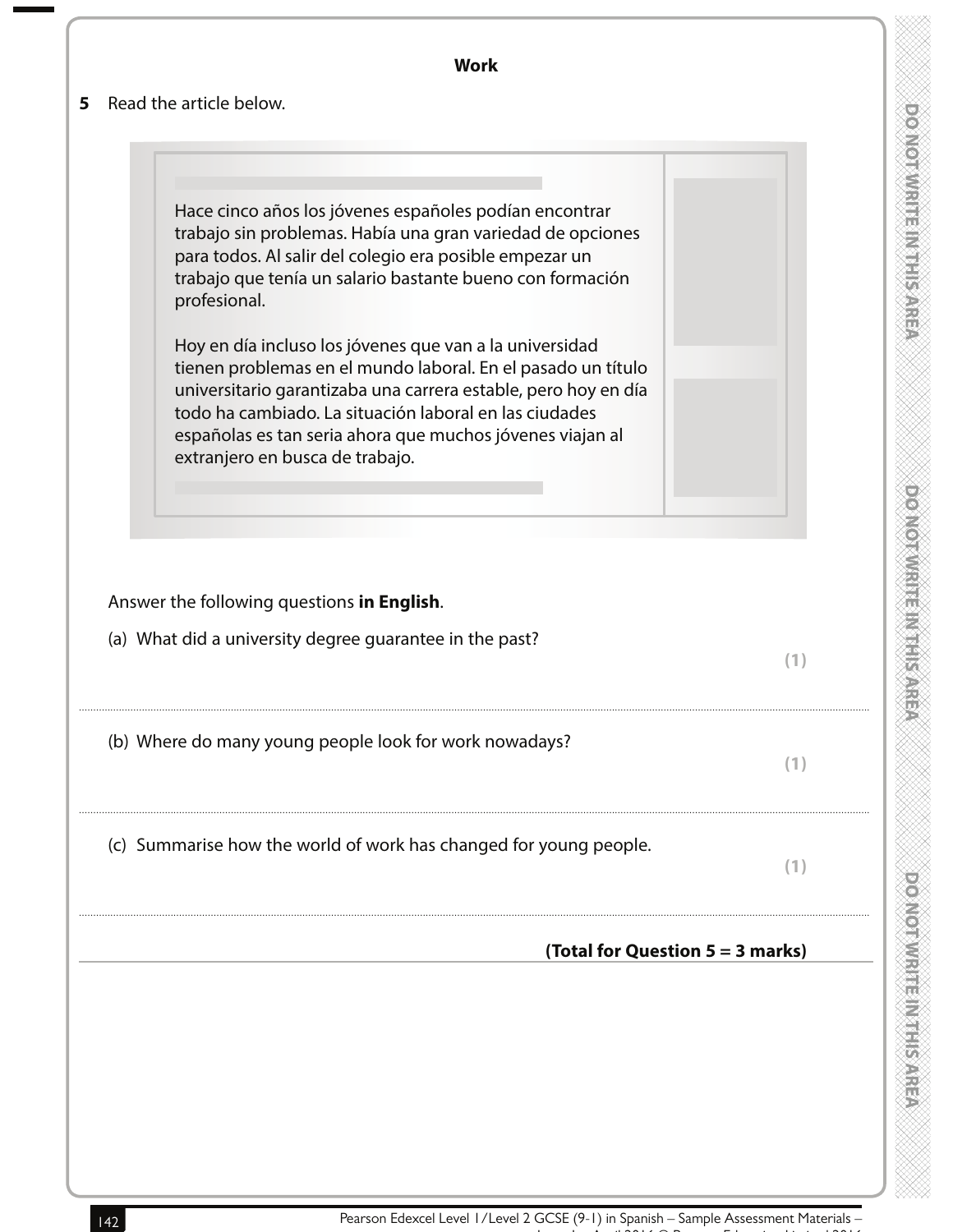| Read the text about what Manolito says about his grandfather and his birthday.                                                                                                                                                  |
|---------------------------------------------------------------------------------------------------------------------------------------------------------------------------------------------------------------------------------|
| Mi abuelo no quiere celebrar su cumpleaños.<br>Dice que no y que no. - ¡Que no! Los viejos<br>no celebran el cumpleaños, eso no se ha visto<br>nunca.                                                                           |
| Mi madre le dice:                                                                                                                                                                                                               |
| -Pero papá, ochenta años no se cumplen<br>todos los días.                                                                                                                                                                       |
| -Gracias a Dios-dice mi abuelo. Además,<br>en las fiestas de cumpleaños, la gente te regala<br>bufandas para el frío, te llenan el armario de<br>bufandas. Ni una corbata, ni un frasco de<br>colonia, que es lo que yo quiero. |
| -jSí, abuelo, dí que sí! Nosotros te<br>prepararemos la fiesta, tú invitarás a tus<br>amigos, mis padres van a comprar las bebidas<br>y mi tía la comida.                                                                       |
|                                                                                                                                                                                                                                 |
|                                                                                                                                                                                                                                 |
| Answer the following questions in English. You do not need to write in full sentences.                                                                                                                                          |
| (a) Who doesn't celebrate birthdays?                                                                                                                                                                                            |
| (b) How old will Manolito's grandfather be?                                                                                                                                                                                     |
| (1)<br>(1)                                                                                                                                                                                                                      |
| (c) What present does his grandfather not like to receive?                                                                                                                                                                      |
| (1)                                                                                                                                                                                                                             |
| (d) Who will buy the food for the party?<br>(1)                                                                                                                                                                                 |

Issue 1 – April 2016 © Pearson Education Limited 2016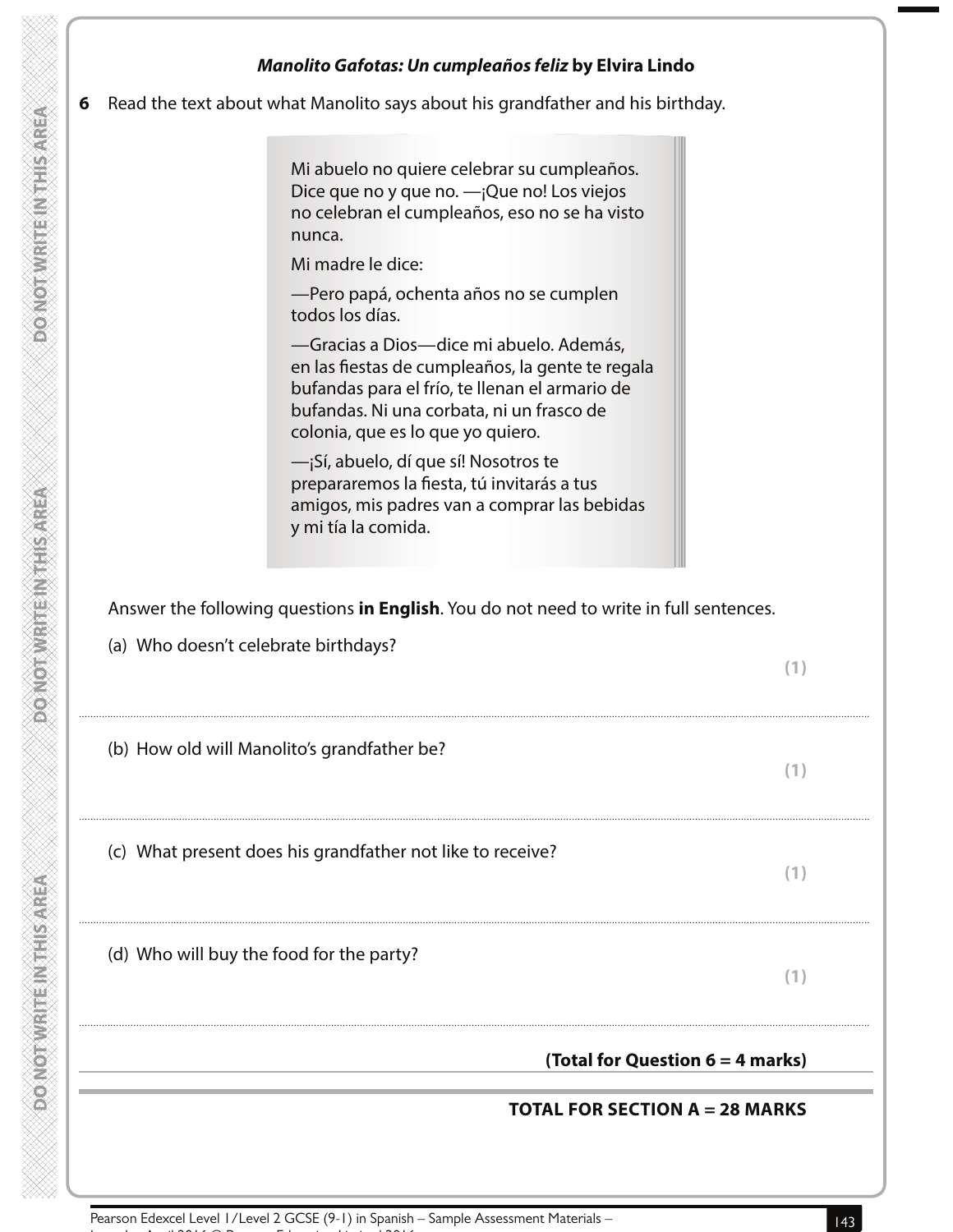#### **SECTION B**

#### **Los móviles en el instituto**

**7** Lee este artículo sobre los móviles.

Muchos jóvenes consideran el móvil una necesidad. Pero los colegios han dicho que no está permitido traer los móviles a los colegios. Si los estudiantes los traen, estos tienen que permanecer en las bolsas, ya que algunos estudiantes juegan con los móviles debajo de las mesas y detrás de los libros y esto enfada a los profesores.

Los estudiantes creen que los nuevos directores han cambiado muchas cosas en los colegios y que son muy severos. También dicen que no les gustan los cambios porque son injustos.

 Completa cada frase con una palabra del recuadro de abajo. No necesitas todas las palabras.

| colegios                                                | profesores | lecciones | clases   | jóvenes | estrictos |     |
|---------------------------------------------------------|------------|-----------|----------|---------|-----------|-----|
| libros                                                  | lápices    | bolsas    | justos   | mesas   | fáciles   |     |
| <b>Ejemplo:</b> El artículo trata de los móviles en los |            |           | colegios |         |           |     |
|                                                         |            |           |          |         |           | (1) |
|                                                         |            |           |          |         |           |     |
|                                                         |            |           |          |         |           | (1) |
|                                                         |            |           |          |         |           |     |
|                                                         |            |           |          |         |           |     |
|                                                         |            |           |          |         |           |     |

## **(Total for Question 7 = 5 marks)**

**PONONWEIGHT PERSONS**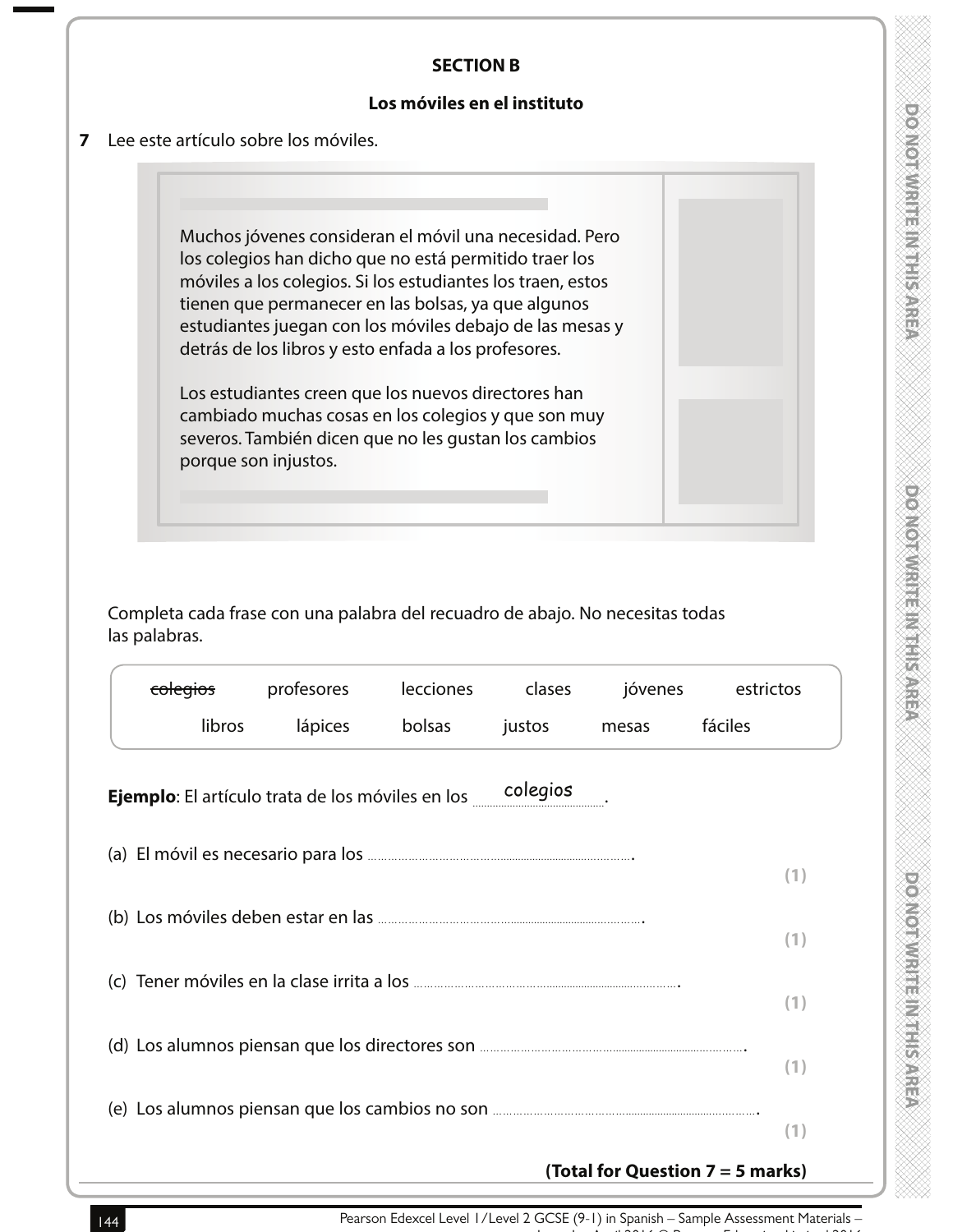#### **BLANK PAGE**

# **QUESTION 8 BEGINS ON THE NEXT PAGE.**

Issue 1 – April 2016 © Pearson Education Limited 2016

**DOONOTWRITENTHIS AREA** 

**PONOTWRITE INTHISAREA** 

**DONOTWRITEINTHIS AREA**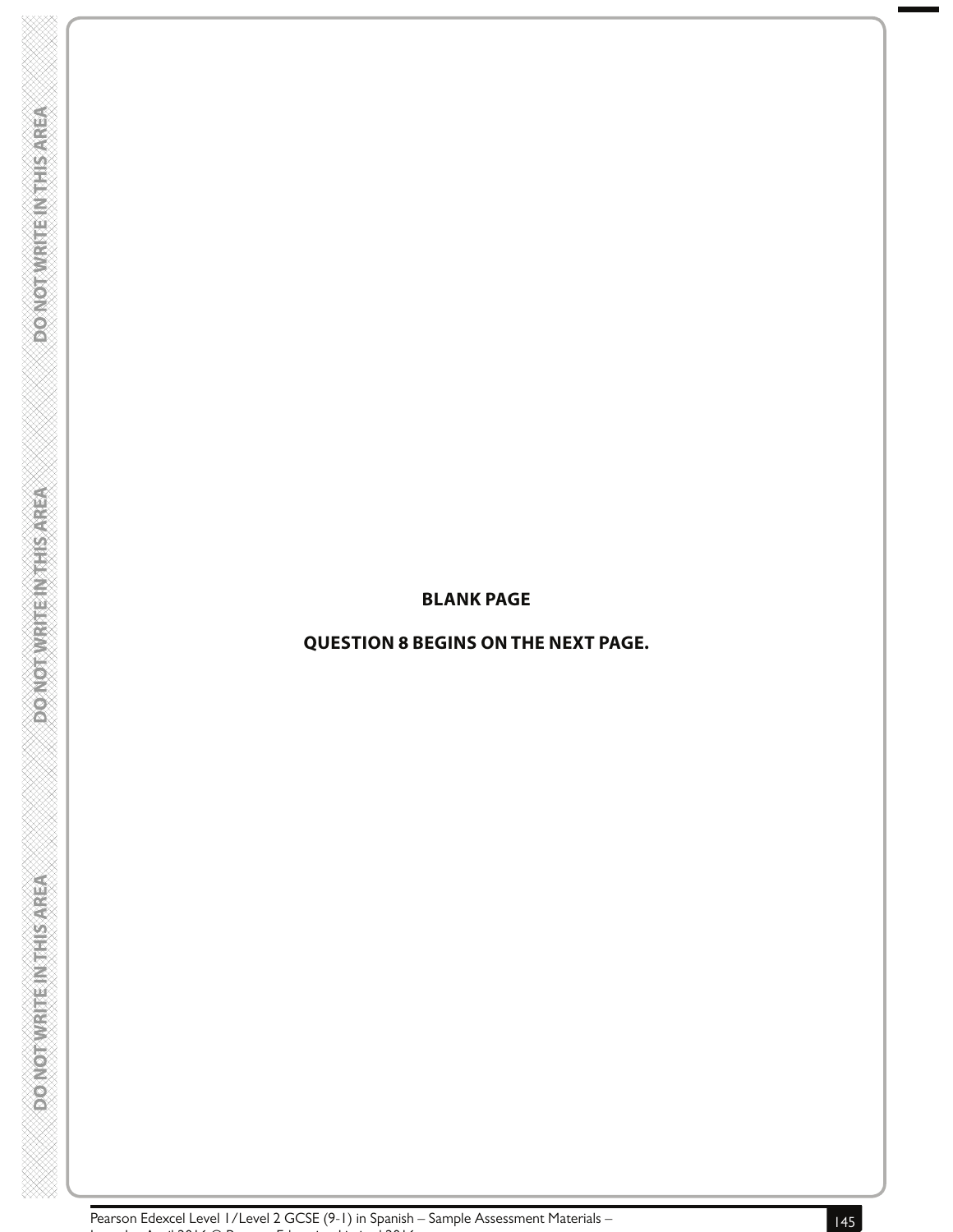# **El festival internacional de música**

#### **8** Lee este artículo.

El sábado pasado en Barcelona tuvo lugar el festival internacional de música. Comenzó hace muchos años y es popular en todo el mundo.

Como siempre, el festival fue un gran éxito. El ganador del concurso recibió diez euros más que el año pasado y dijo que normalmente prefiere tocar la flauta. Esta vez tuvo que tocar su guitarra porque su flauta estaba rota.

Por la noche el festival comenzó con fuegos artificiales y, después, una demonstración de bailes.

Pon una cruz  $\boxtimes$  en la casilla correcta.

#### **Ejemplo:** La fiesta fue el…

| $\boxtimes$ | <b>A</b> fin de semana           |
|-------------|----------------------------------|
|             | $\boxtimes$   <b>B</b> lunes     |
|             | $\blacksquare$   <b>C</b> martes |
|             | $\blacksquare$ D miércoles       |

(i) Esta fiesta…

| $\times$ 1     | <b>A</b> es bastante antigua     |
|----------------|----------------------------------|
| $\times$ 1     | <b>B</b> se hace por primera vez |
| $\mathbb{N}$   | C empezó el año pasado           |
| $\mathbb{N}$ i | <b>D</b> es algo nuevo           |

(ii) Mucha gente piensa que esta fiesta es…

|  | $\blacksquare$   A aburrida      |
|--|----------------------------------|
|  | $\boxtimes$   <b>B</b> estupenda |
|  | $\boxtimes$   <b>C</b> diferente |
|  | $\mathbb{N}$   <b>D</b> rara     |

Issue 1 – April 2016 © Pearson Education Limited 2016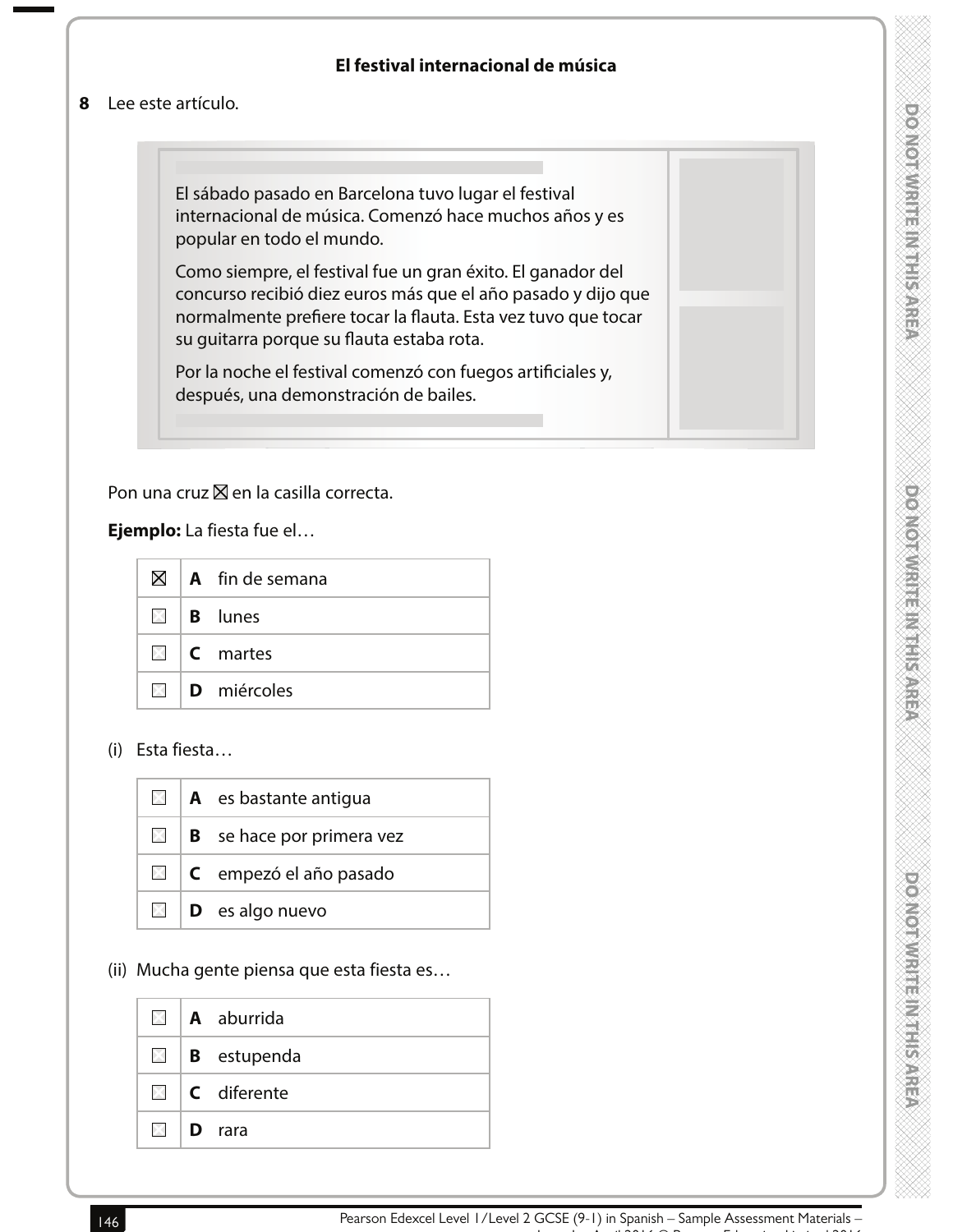**DONOTWRITEINTHISAREA** 

**DO NOTWRITEIN THIS AREA** 

(iii) Este año el premio fue…

|           | $\Box$   <b>A</b> igual que el año pasado |
|-----------|-------------------------------------------|
|           | $\Box$ <b>B</b> menor que el año pasado   |
|           | $\Box$   C peor que el año pasado         |
| <b>XI</b> | D mayor que el año pasado                 |

# (iv) Esta vez el ganador tocó…

|               | $\Box$   <b>A</b> el piano      |
|---------------|---------------------------------|
| $\boxtimes$ 1 | <b>B</b> la guitarra            |
|               | $\Box$ $\Box$ $\Box$ el violín  |
|               | $\mathbb{N}$ <b>D</b> la flauta |

(v) Por la noche, el festival empezó con…

|   | $\boxtimes$   <b>A</b> una cena           |
|---|-------------------------------------------|
|   | $\blacksquare$   <b>B</b> un baile        |
|   | $\mathbb{N}$ $\mathsf{C}$ un vaso de vino |
| X | $\vert$ <b>D</b> un espectáculo           |

# **(Total for Question 8 = 5 marks)**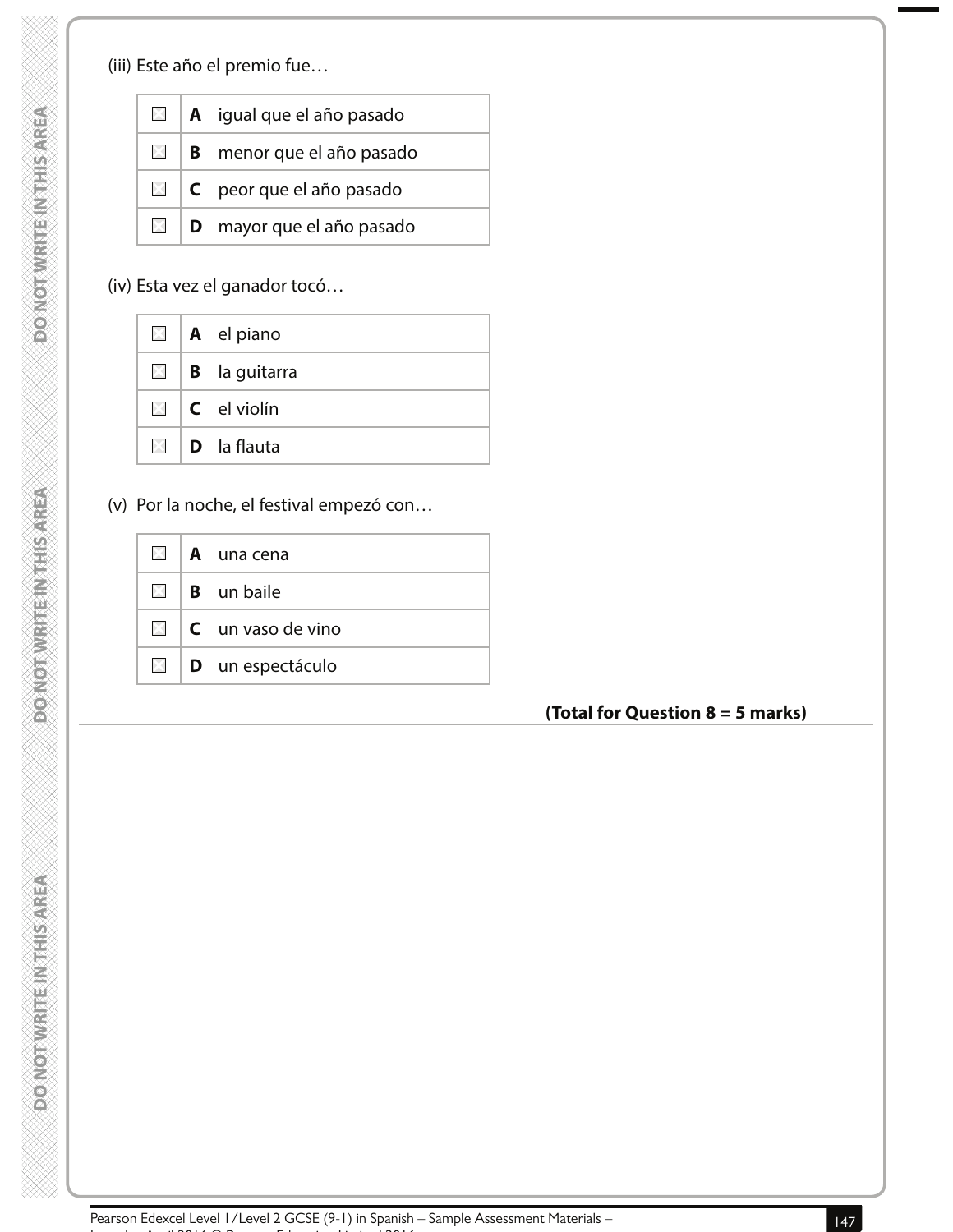# **POSTER IN EARTH MADE ROOM**

#### **Protege nuestro planeta**

**9** Lee esta información sobre proyectos medioambientales.

#### **Proyecto Río**

Durante este agosto un equipo va a limpiar el río local. Vas a necesitar pantalones impermeables. Solamente para gente que sabe nadar bien. No es apto para menores de dieciséis años.

#### **Proyecto Playa**

La primavera es el tiempo perfecto para limpiar nuestra playa. Trabajando solo vas a recoger todo tipo de basura. Para tu seguridad, tienes que tener más de catorce años.

#### **Proyecto Bosque**

¿Te preocupan los hábitats de la fauna local? Durante el otoño vamos a trabajar en el bosque, limpiando el área y plantando árboles para ayudar a las diferentes especies.

#### **Proyecto Ciudad**

En diciembre vamos a limpiar la basura de las calles en preparación para la Navidad. También hay actividades especiales para los pequeños.

| ¿Cuál es el proyecto ideal? Escoge entre Río, Playa, Bosque o Ciudad. Puedes usar |  |  |
|-----------------------------------------------------------------------------------|--|--|
| palabras más de una vez.                                                          |  |  |

| Ejemplo: Sólo puedes ayudar en marzo y abril: | Playa                              |
|-----------------------------------------------|------------------------------------|
|                                               |                                    |
|                                               |                                    |
|                                               |                                    |
|                                               |                                    |
|                                               |                                    |
|                                               | (Total for Question $9 = 5$ marks) |

## **TOTAL FOR SECTION B = 15 MARKS**